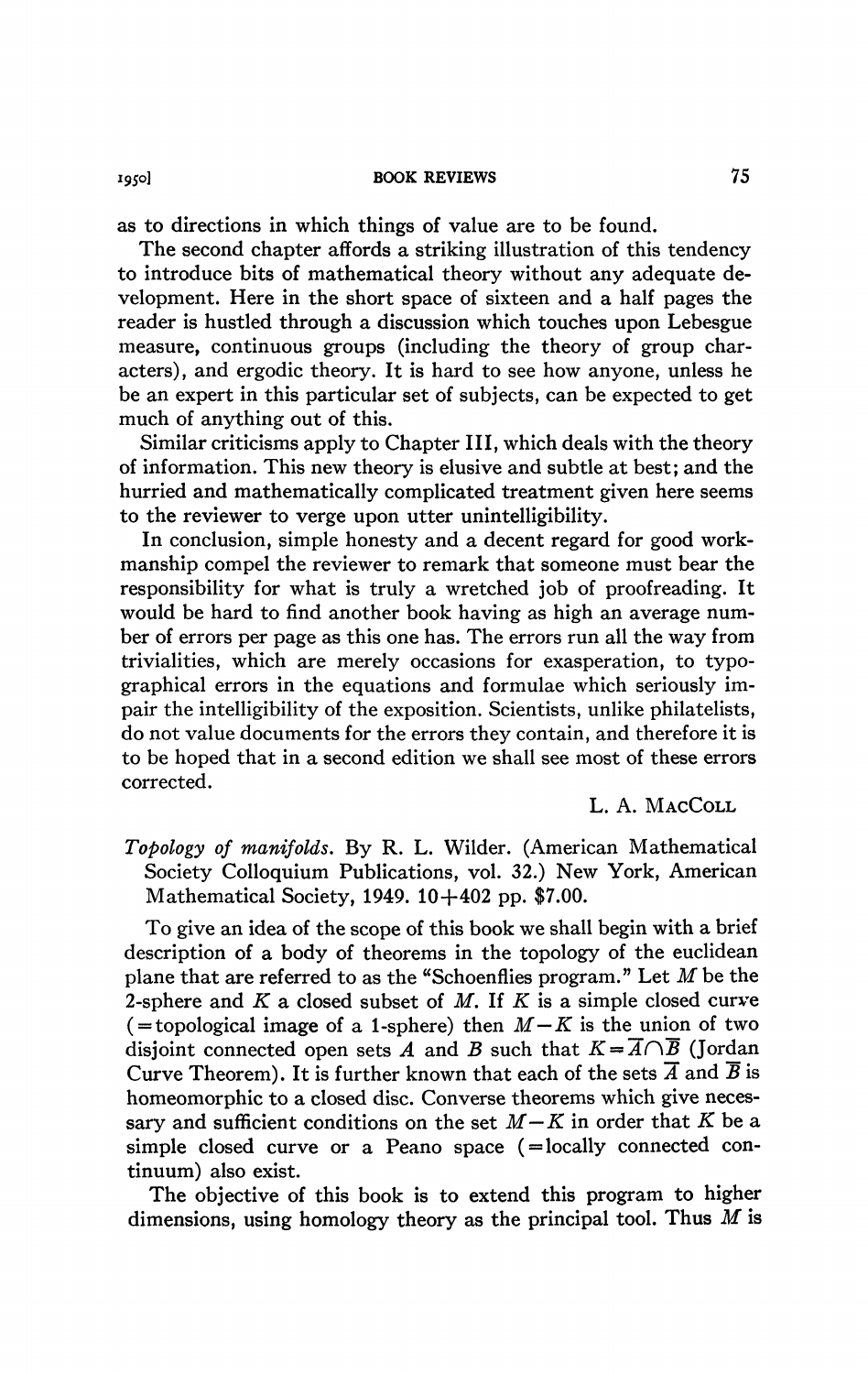## 76 **BOOK REVIEWS [January**

replaced by a generalized *n*-dimensional manifold (that is, an *n*manifold in the sense of homology) while *K* is in general a closed set satisfying certain connectedness and local connectedness properties. In some cases *K* itself is a manifold of a lower dimension.

The first chapter reviews various concepts of general topology with special emphasis on connectedness. A topological characterization of the closed interval and the circumference are given. The second chapter begins with a discussion of local connectedness and then shifts to some properties of the  $n$ -sphere. The main theorem proved here is the Brouwer Separation Theorem which is a generalization of the Jordan Curve Theorem to the case when *M* is an w-sphere and *K*  is a topological  $(n-1)$ -sphere. This is achieved by establishing in a very elementary manner the Alexander duality relations between the mod 2 Betti numbers of  $K$  and  $M-K$ . Thus the reader gets his first glimpse at homology theory. Having thus proved the Jordan Curve Theorem the author proceeds to establish Schoenflies' converse theorem. Chapter three has a more detailed discussion of Peano spaces, local connectedness, uniform local connectedness, and so on. These results are applied to obtain topological characterizations of the 2-sphere, of the 2-dimensional disc, and of 2-manifolds. The fourth chapter, after some discussion of local connectedness, contains some theorems about the positional properties of a closed subset *K* in the 2-sphere  $S^2$ . In particular, necessary and sufficient conditions are given which  $S^2 - K$  must satisfy in order that  $K$  be a Peano continuum.

The first four chapters may be regarded as a modernization and slight enlargement of the Schoenflies program. However, in a sense, these chapters are still introductory, since the tools needed to carry out the program in all dimensions have not been yet introduced. This begins in chapter five where the Cech homology and cohomology theories for topological spaces are introduced. Throughout, the coefficient domain is assumed to be a field; this eliminates certain difficulties concerning so-called convergence properties. The chapter includes the duality between homology and cohomology and the theory of the cap-product. The Cech theory is "localized*"* in the next chapter, thus yielding the homological and co-homological theories of local connectedness. Uniform local connectedness and allied topics also are discussed. This machinery is applied in chapter seven to the study of continua. A substantial part of the Schoenflies program is thus given a significant generalization.

The full scale discussion of manifolds begins in chapter eight. Here an "*n*-dimensional generalized manifold" (abbreviated:  $n$ -gm) is